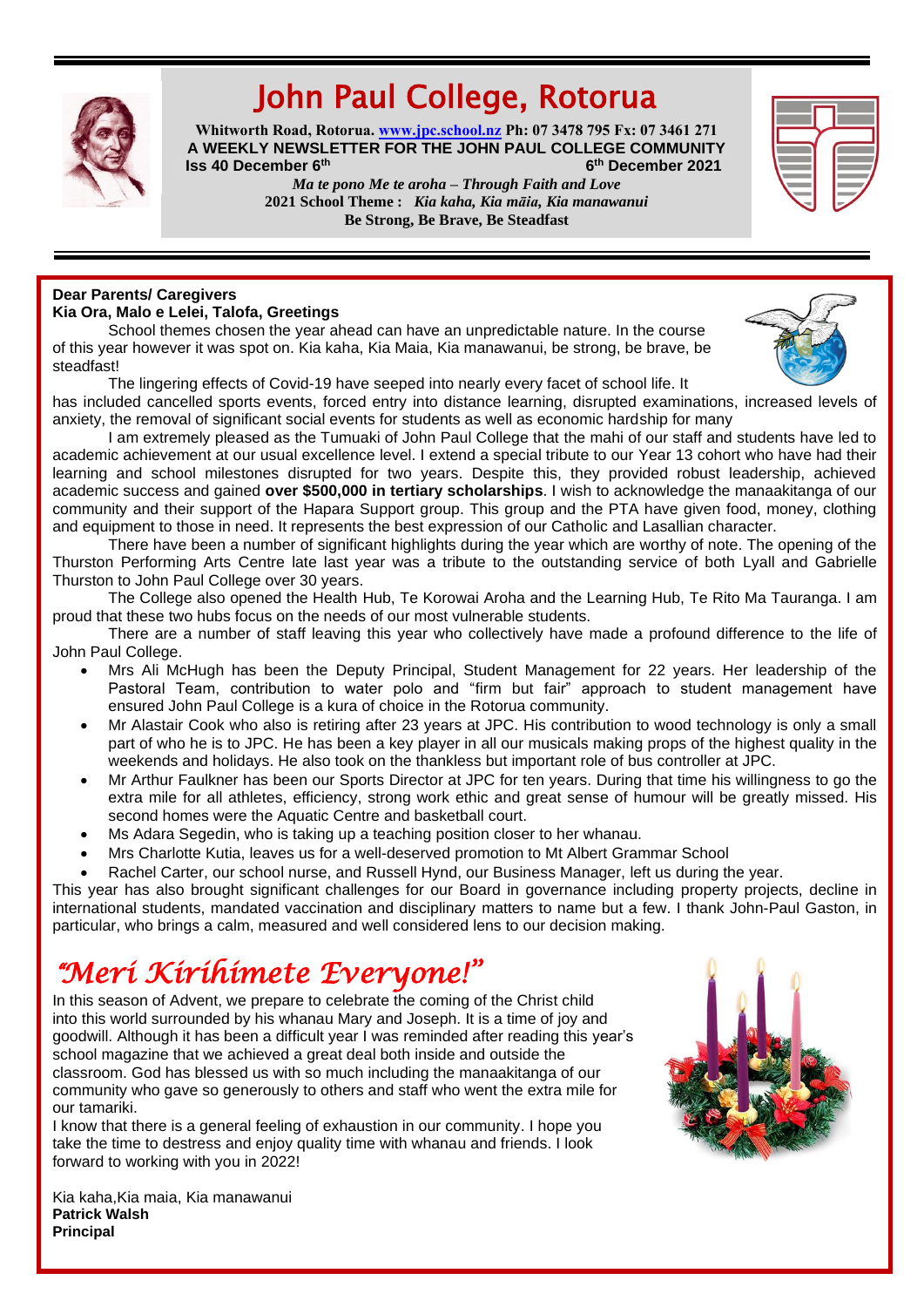| Tuesday                                                                                                                                | 7 <sup>th</sup>  | <b>EVENTS FOR THE LAST WEEK OF THE YEAR AT JPC</b><br><b>1.00-3.00pm</b> Year 7/8 Co-curricular Prizegiving<br>Please join us on this link https://youtu.be/mmyouNTx4ak |  |  |
|----------------------------------------------------------------------------------------------------------------------------------------|------------------|-------------------------------------------------------------------------------------------------------------------------------------------------------------------------|--|--|
| <b>Thursday</b>                                                                                                                        | gth              | 1.00-3.00pm Year 9/10 Co-curricular Prizegiving<br>Please join us on this link https://youtu.be/PMYY5xm0SQY                                                             |  |  |
| <b>Friday</b>                                                                                                                          | 10 <sup>th</sup> | 10.00am-12.00 noon Year 7-10 Prizegiving<br>Please join us on this link https://youtu.be/uwF8zSiBeKY                                                                    |  |  |
| Students will be released from their form rooms following the end of prizegiving this Friday                                           |                  |                                                                                                                                                                         |  |  |
| FRIDAY 10th - SCHOOL WILL BE CLOSED FROM 12.30pm                                                                                       |                  |                                                                                                                                                                         |  |  |
| THE SCHOOL OFFICE WILL BE OPEN FROM TUESDAY 14TH TO THURSDAY 16TH 8AM - 4PM<br>Closing for the year on Friday 17th December at 12 noon |                  |                                                                                                                                                                         |  |  |

## **UNIFORM SHOP**

**Last day for 2021: THIS Wednesday December 8 th 8.00am- 2pm 2022 BEGINNING OF THE YEAR OPEN HOURS: Monday 24 th – Thursday 27th January from 9a.m to 4p.m** *(Teacher only day Friday 28th – campus closed)* Tuesday 1st , Wednesday 2nd and Thursday 3rd - 8am -2pm **SAVE TIME CLICK & COLLECT - SHOP FOR UNIFORMS ON-LINE**  Order your uniforms via our website, just click on the Uniform Shop button on the home page at <http://jpc.school.co.nz/uniform-shop> All queries please email [uniform@jpc.school.nz](mailto:uniform@jpc.school.nz) *Mrs Amy Duckett - Uniform Shop Manager* 

*2 nd hand uniform sale at McKillop Campus, Kahu Street – Thursday January 27th 2-4pm*



## **SCHOOL BUSES THIS FRIDAY**

**ROTORUA SCHOOL (Ritchies) BUSES** will depart JPC at the usual time 3.05pm The **PUTARURU BUS will depart JPC this Friday at 12.15pm (approx)**. *Any queries regarding 2022 bus routes, please email David Grieve, Depot Manager of Go Bus Rotorua E: david.grieve@gobus.co.nz*

## **What is Advent?** A fun introduction to advent, click on the link<https://vimeo.com/304050711>



## **FINAL CALL FOR OUTSTANDING LIBRARY BOOKS**

**SENIORS are reminded to hand in TEXT BOOKS at the end of the subject exam Invoices will be issued to replace outstanding copies for 2022** *NB: the 2021 magazine may be withheld for any outstanding school property*



### **►► LAST CHANCE ◄◄ Identify and collect lost property from the student counter BEFORE THIS THURSDAY**

**Unclaimed property will go to the PTA for resale**



**2022 YEAR 13 LEADERSHIP CAMP will be held from Tuesday 1 st February returning Thursday 3 rd February**

Deadline for permission and payment is now closed. Any further enquiries please contact Ms Lane, Year 13 Dean for 2022 E: [melanie.lane@jpc.school.nz](mailto:melanie.lane@jpc.school.nz)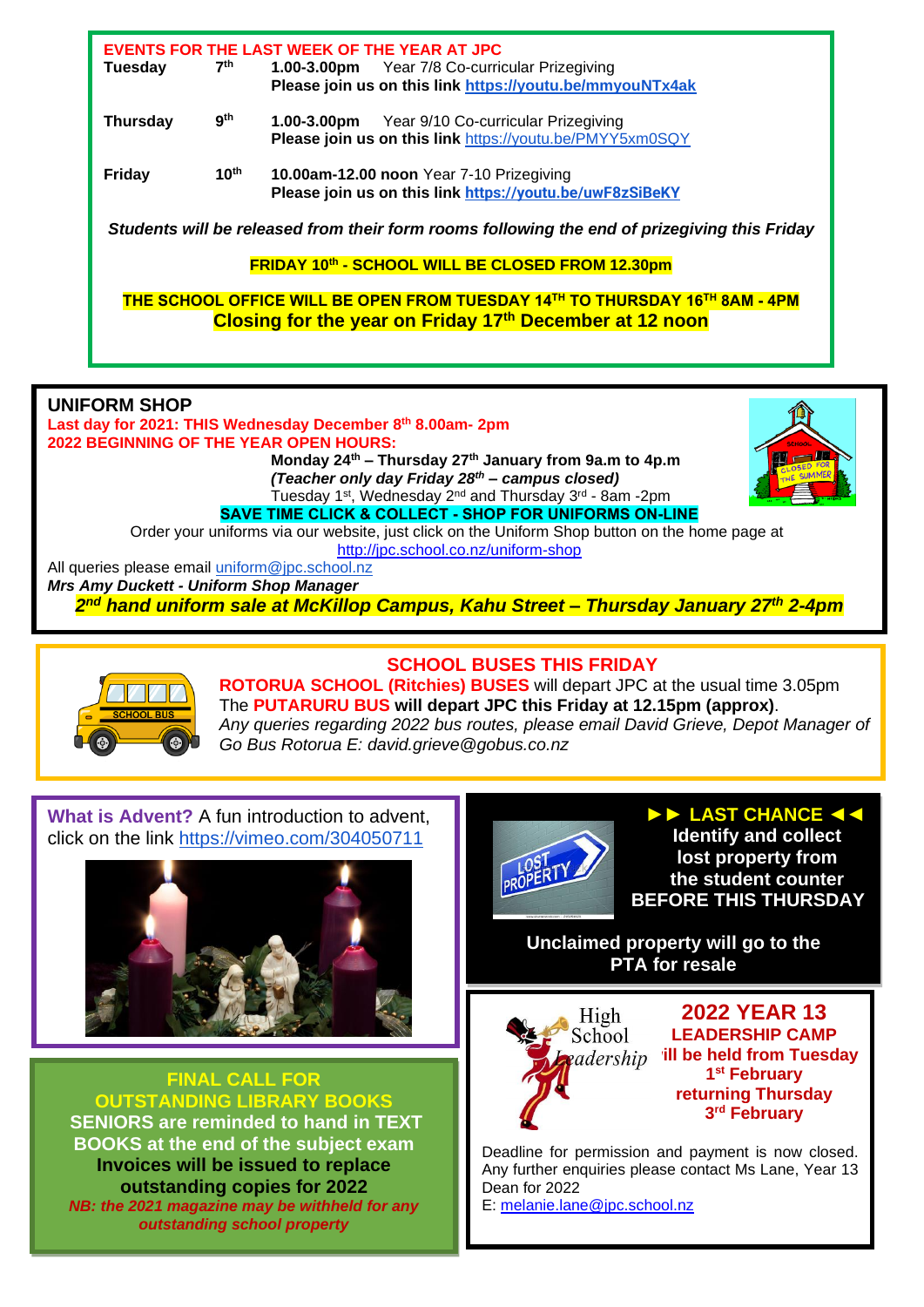#### **2022 FORM CLASS AND CLASS PLACEMENT!**

**I wish to remind parents that teachers and Deans have spent a considerable amount of time carefully placing students in classes, including form classes for 2022. They have factored in academic and pastoral needs as well as friendship requests. Unless there is a "compelling reason", we expect students to trust the professionalism and wisdom of staff and accept the placement. It is also important for students to see the placement as an opportunity to make new friends and develop resilience.** *Patrick Walsh – Principal* 

#### **2022 STATIONARY ORDERS**

**PLEASE NOTE**: Senior timetables and junior options timetables won't be confirmed until mid January 2022.



**Juniors can purchase stationery for their compulsory subjects.**



#### **DECEMBER PARENT OFFER**

Parents who order online in December will receive a FREE A4 magnetic whiteboard family organiser\* - ideal for keeping activities and events on track throughout the year *(\* While stocks last, T's and C's apply)*

You can view the stationery lists **[here](https://www.myschool.co.nz/johnpaulcollege)**.

#### **Enrolment for the Sacramental Programme (Confirmation, Reconciliation and First Holy Communion) only for children who are baptised Catholics.**

The enrolment forms are now available at the Parish Office, 8am until 2.30pm Tuesdays through to Fridays. If your child / children are not baptised in Rotorua, please, bring along your baptismal certificates at the time of enrolment. The children are required to be 7 years old by June 12, 2022, to qualify to enter this programme. **Deadline is Friday 28th January 2022.** If you have any queries, please phone the Parish Office 07 348 0289 ext. 2.

#### **Attention JPC Aquatic users**

Rotorua Lakes council decided last week that the Rotorua Aquatic Centre would opt in to the COVID-19 Protection Framework. This means, as of Friday 3<sup>rd</sup> December all staff, contractors, and customers



- over the age of 12 need to be vaccinated to continue using the facility. This will be communicated to our public via our website and social media.
	-

• Council will be supporting us with staff to be scanning in vaccine passports prior to entering the building. We will be starting traffic light framework in red light, please note the following restrictions apply while using the facility under "Red light" settings.

- Please wear a mask when entering and exiting the facility. These can be removed when exercising.
- Please keep a 1-metre distance from other members and staff at all times
- Please remember to stay away if you have any Covid-19 signs or symptoms.

Events that are run under red light will be restricted with numbers, but do not have a limit under orange light. If you do have any questions, please feel free to get in touch. Ngā mihi

**eah Burgess** | Facility Manager

#### **Rotorua Aquatic Centre** Kuirau Park, 18 Tarewa Rd, Rotorua 027 241 8669| **[clmnz.co.nz/rotorua-aquatic-centre/](https://www.clmnz.co.nz/rotorua-aquatic-centre/)**

#### **VOLLEYBALL SENIOR BOYS' TRIALS**

Trials for boys Senior A volleyball team will take place at JPC on Friday 17 December from 1pm - 4pm. **(Please be aware the VBBOP tournament will be 19-20 Feb, 2-3 March, 12-13 March)**

#### **JUNIOR VOLLEYBALL**

We concluded our year with a get together at Lake Okareka. Almost all the juniors will be seniors next year, so if there are any year 8s and 9s keen to play from term 2 in 2022, please email Linda [\(page.linda@me.com\)](mailto:page.linda@me.com).

*Congratulations again to Liam du Plessis and William La Grouw who have made the A team for VBBOP U15.*

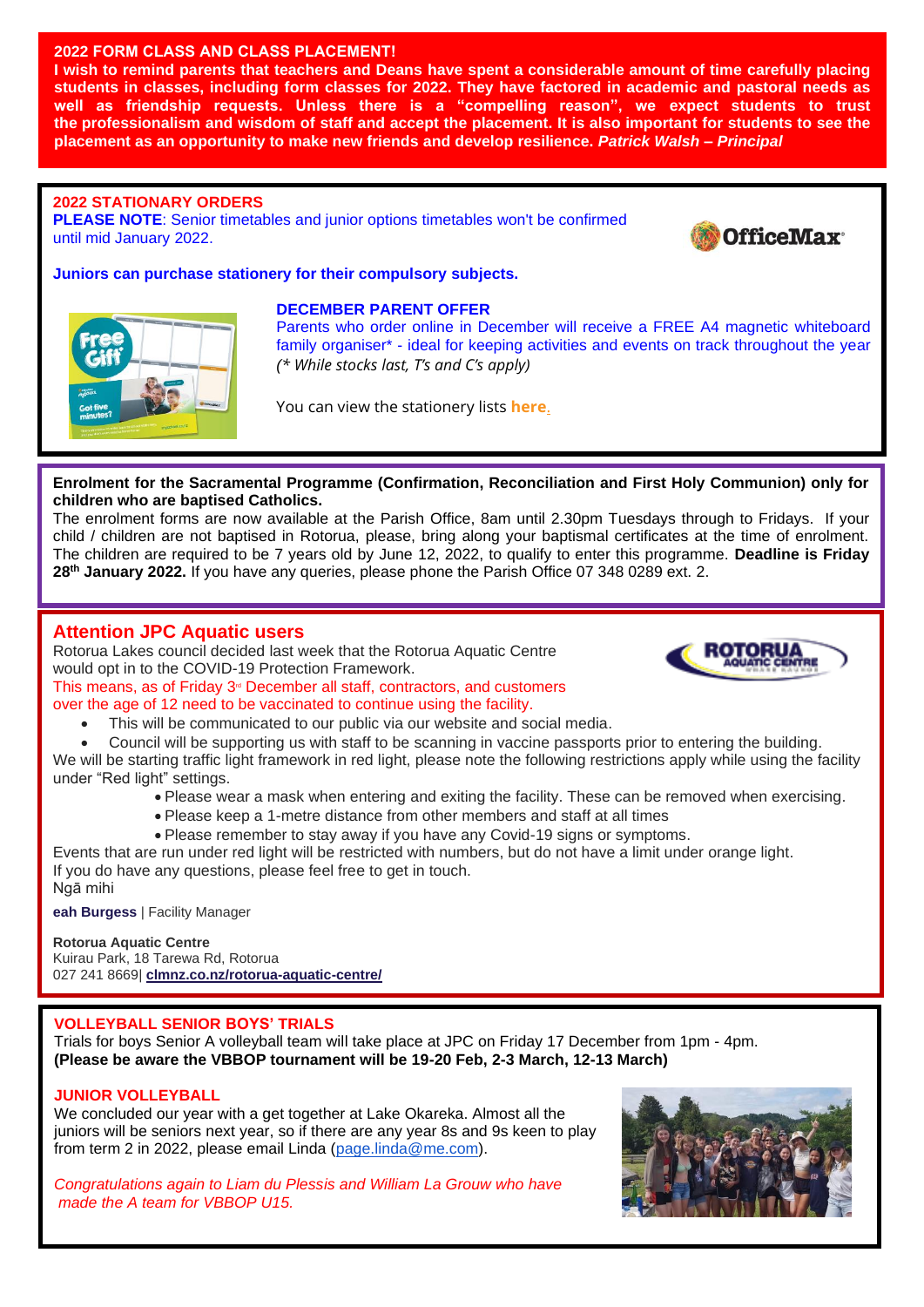#### **SAM McFARLANE SPEECH SUCCESS**

2021 Rotorua AP/DP Inter School Speech Competition. Congratulations to **Sam McFarlane** Year 8 for his 3rd place in this Speech Contest. We entered online and thanks must go to Cory Browne for his help and assistance videoing Sam's speech. Sam gave a well-structured talk on Homelessness with strong content. Gabrielle Thurston - **HoD Drama**

## ➢➢➢ PLEASE TAKE NOTE **THE 2021 SCHOOL MAGAZINE**

**Will be distributed to juniors (who are the eldest in the family) this Friday at the end of prizegiving.**

**There is one magazine per family - given to the ELDEST child.**

Therefore, if the eldest child is a senior, the senior must come in to collect the magazine Tuesday 14<sup>th</sup> Wednesday 15<sup>th</sup> and Friday 17<sup>th</sup> December between 8am & 3pm *ONLY FROM the public reception* 

> Seniors **must ensure ALL** text books and library books have been returned before they can collect their magazine.

*NB: JPC General Activity fee must be paid in order to receive a school magazine. Any queries regarding fees, please contact Mrs Boyce in the Accounts Office* E: [schoolfees@jpc.school.nz](mailto:schoolfees@jpc.school.nz) 

> Unreturned subject text books will be invoiced as we will need to purchase replacement books for 2022 classes. *Please be considerate of next year's students who will need text books from the start of the school year.*

#### **JPC Sporting Community. Sports 2022**

The Board of School Sport NZ have confirmed that all School Sport NZ sanctioned events in Term 1 2022 (including the term 1 holidays) will be restricted to fully vaccinated participants, aged 12 and over, only. Where practicable, this mandate extends to spectators attending also. This decision will be reviewed post Summer Tournament Week 2022 and taking into account the latest Government advice.



The Covid Protection Framework has come into effect from Friday 3rd December. In preparation for the changes to how sport will be delivered under the traffic light

protection Framework, School Sport NZ consulted with member Principals and its Sport partners.

86% of Principals who responded agreed that School Sport NZ sanctioned events must be restricted to fully vaccinated participants only. Similarly, sport partner feedback was 81% in favour. We are actively working with our sport partners for term 1 events to ensure that compliance is manageable, and that Health and Safety plans and guidance is updated to reflect the Covid Protection Framework.

Quite simply, the events on the School Sport NZ Calendar will not be able to proceed if Covid Vaccination Certificates are not being checked. The gathering limits at Orange and Red in particular become too restrictive for viable sports events to take place. Many public venues and facilities where sanctioned events take place are requiring Covid Vaccine Passes for entry. National and Regional Sports Organisations are also considering their options. This mandate will provide clarity for all stakeholders to plan with confidence that events on the School Sport NZ Calendar will be able to continue.

The board of School Sport NZ is acutely aware that this mandate will result in some students being unable to participate in School Sport NZ sanctioned events, in some cases through no fault of their own. School Sport NZ will support its regional school sport partners where appropriate to shape alternative regional or intra-school options. The above will also apply to local (Rotorua) and regional (Bay of Plenty) sports events.

Vaccinated participants will include, students, coaches, managers, administrators, parent helpers and spectators.

**If you have a swarm this summer,** or know of someone who does, give Mr Davis a phone call/text **0211055039** and he will safely remove it and rehome it to the JPC hive.